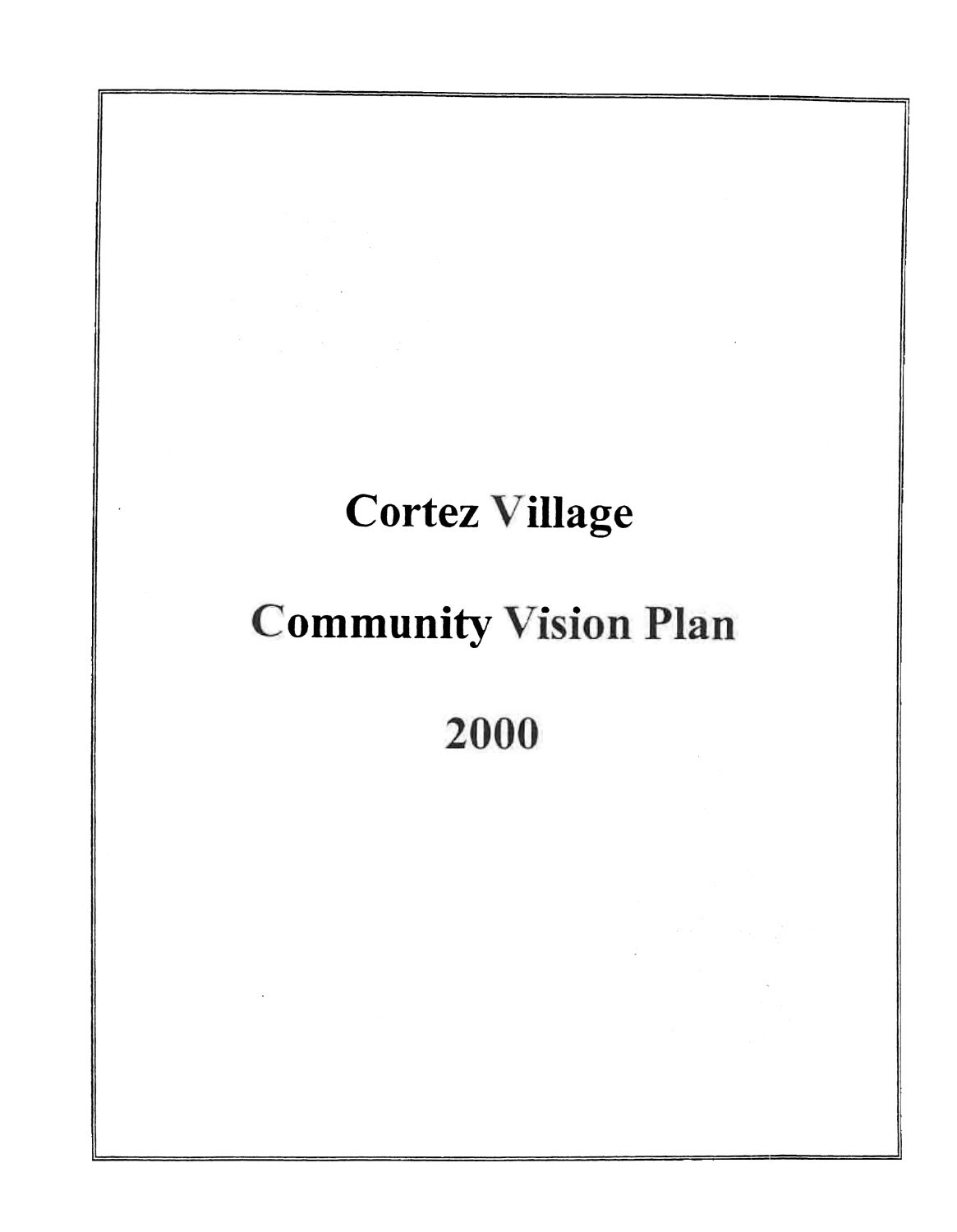# How This Vision Plan Came To Be

Cortez Village Community Vision Plan 2000 was developed with the help of 1000 Friends of Florida and Manatee County Planning Department/Cortez Waterfronts Florida Program. The Cortez Waterfronts Florida Committee (CWFC), made up of local residents, property owners and business owners, provided a great deal of input, devoting two regular monthly meetings to the visioning process.

The Cortez Waterfronts Florida Program encompasses all of the area in Cortez that is defined and listed as an historic district by the National Register of Historic Places. This area includes all lands lying south of Cortez Road and all properties along 119<sup>th</sup> Street West and running south and west to Sarasota Bay. Also located in this planning area as a future addendum are lands on the north side of Cortez Road that, when developed or redeveloped, will have significant impacts on the historic Village of Cortez.

The first visioning session was held with the CWFC on February 10, 2000 at their regular monthly meeting, After the meeting a one page survey (stamped return envelope included) was mailed to all property owners in Cortez and hand delivered to renters. Of the 99 surveys mailed or hand delivered, 58 were returned (59%). The March meeting of the CWFC was devoted solely to the visioning process. Both CWFC members and local residents participated.

On April 1, 2000, representatives from the Waterfronts Florida Program office of 1000 Friends of Florida came to Cortez for an all-day visioning session. Issues that were raised at the other visioning meetings were clarified. Special thanks to Alex Magee and Dan Pennington for facilitating this important last visioning effort.

This plan is the synthesis of the three visioning sessions, the completed survey results, and other written community input that was received by the Cortez Waterfronts Florida Office. It reflects the vision of the people of Cortez, who proudly call themselves "Cortezians".

Special thanks go out to Alex Magee and Dan Pennington of the Waterfronts Florida section of 1 000 Friends of Florida and to Teresa Divers of the Florida Department of Community Affairs. Coastal Management Program.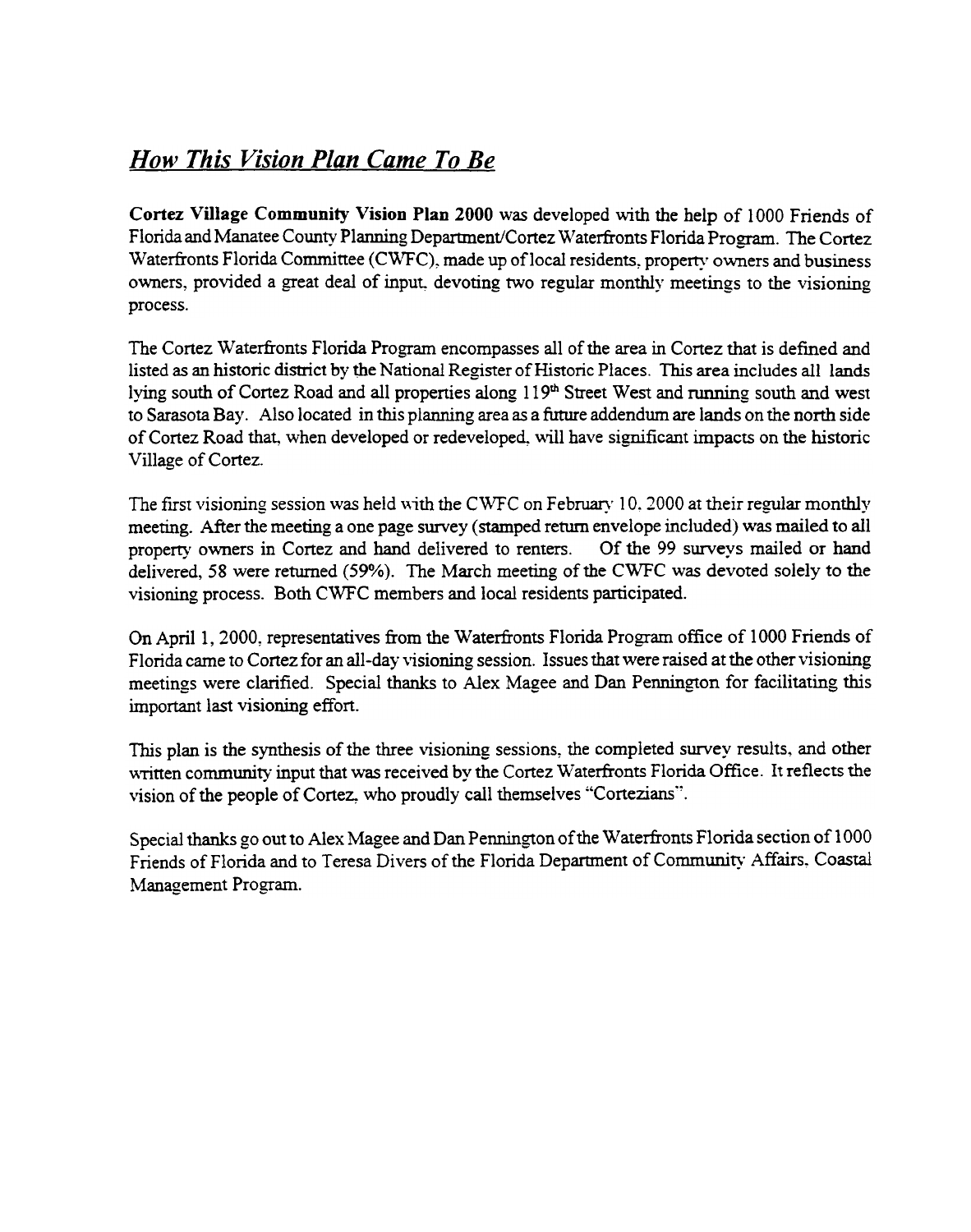# **Underlying Assumptions of the Community**

Cortez is defined and preserved by the continued active presence of the commercial fishing industry. on its waterfront. All participants in the first visioning session in February 2000 agreed that the commercial fishing industry has preserved Cortez. It keeps the community free of tourist and weekend oriented marina or other 'visitor' attractors. It keeps the waterfront busy, and makes it less attractive to wealthy, part-time homebuilders who may be looking for quiet waterfront property.

So far, this community has been successful in keeping the village open and the waterfront accessible. Unlike other areas where smaller homes on waterfronts have been replaced by large designer homes that block bay views, gulf breezes, and that create a fortress of stucco as seen from the water, Cortez retains open skies. Cortezians enjoy unobstructed views of Sarasota Bay and, for the most part, enjoy cooling Gulf breezes. Homes are small and low on the small lots. Streets are narrow and walkable, and front stairs open onto the street, reflecting the welcoming neighborhood atmosphere in Cortez.

There is a certain tolerance required of residents in Cortez, and those who move here are expected to understand that need. Cortezians build, refurbish and repair boats in their yards. They build crab traps and mend fishing nets. They store commercial fishing equipment in their front yards. These activities have been a part of community-life in Cortez for over 110 years. Putting up with the noise, unsightly clutter and accompanying odors is not for everyone. Those who move here need to not only tolerate the impacts of this commercial fishing culture, but embrace it. Almost all who live in Cortez understand that the sense of community is what makes this a special place.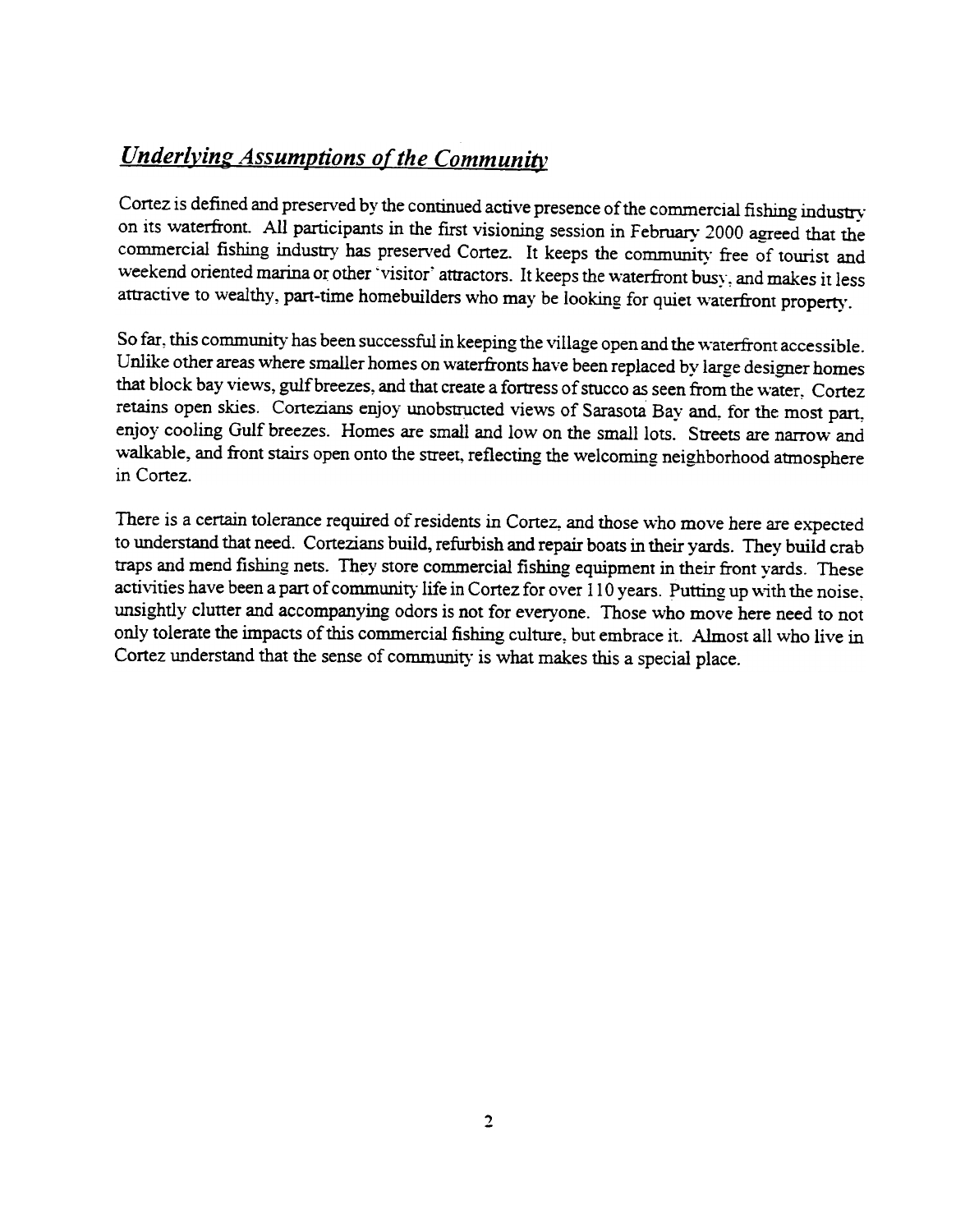### What Cortezians Want Cortez to Look Like in 50 years

With maybe one dissenting voice, virtually all Cortezians want Cortez to be very much the same place in 50 years that it is today. Once again, the emphasis is on *community* - a working, commercial fishing community. There is no desire to change the fundamental character of Cortez. At their April 2000 meeting, the CWFC approved the following statement as the vision statement for Cortez:

~

The Vision for Cortez is to keep Cortez as much the way it is now as possible. Over the next 20 to 50 years, Cortezians hope to retain the unique heritage of Cortez. This includes continuation of the fishing culture and preservation of the existing community's character, with limited change.

On the Vision Survey, 78% of respondents "agreed" and another 18% "agreed somewhat" that Cortez has a definite community character that needs to be preserved. This is not a surprise. As early as its January, 2000 meeting the CWFC adopted the following mission statement:

The mission of the Cortez Waterfronts Florida Committee is to protect and maintain the values and neighborhood spirit of the Village of Cortez by guiding change in a way that preserves our community and our commercial fishing heritage.

Cortezians realize that this is a unique place. It is home.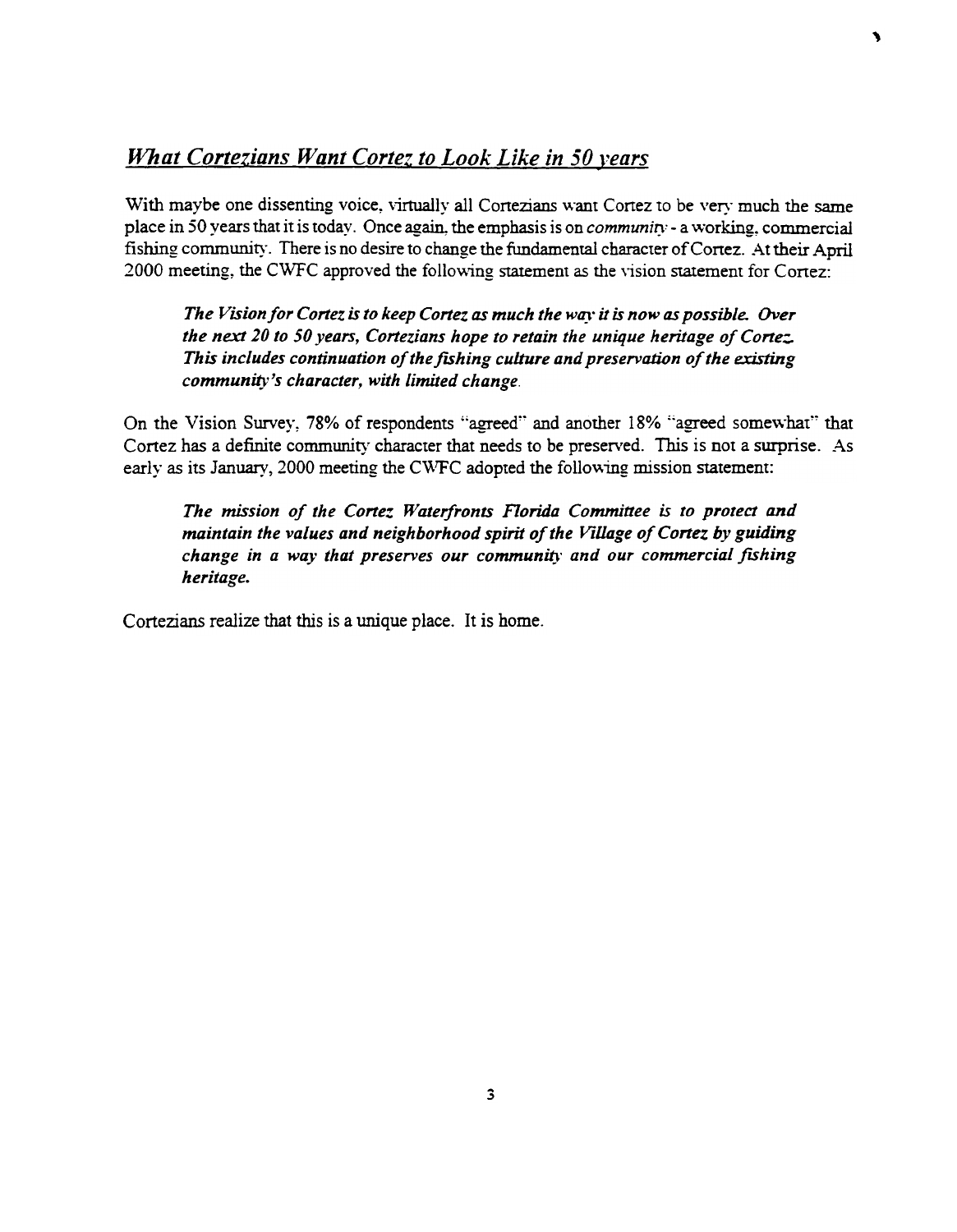### **What Did the Survey Tell Us?**

The survey was sent to all households in Cortez and all property owners in the Waterfronts Florida Boundaries. The survey results say that Cortez is a special place and should be planned to stay that way. Besides asking if Cortez has a definite community character (as addressed above), the survey asked respondents to agree or disagree with the following statements:

Storage of commercial fishing equipment and some commercial boat repair are appropriate uses in the residential portions of Cortez. (agree/agree somewhat: 87%)

Property owners should be unrestricted in what they do, including use for marinas, condos, or any other use. (disagree: 56%)

Cortez residents should have some say in what happens on the old Sigma site and 1912 Schoolhouse. (agree/agree somewhat: 88%)

FEMA regulations that require elevation when improvements are made to older (but nonhistoric) homes should be changed to allow more flexibility for growing families. (agree/agree somewhat: 91 %)

Traffic control devices need to be installed in Cortez such as speed humps. (disagree: 62%)

I am concerned about the effects of a planned third traffic lane on Cortez Road which will speed traffic through the Village making it harder to turn right onto Cortez Road and left into the Village. (agree/agree somewhat: 62%)

Other statements and portions of the survey said:

Tourism should be (choose one): promoted; kept at present levels and better planned; less than it is now. (kept at present levels/planned: 65.5%)

The three most important issues in Cortez are: (list them)

- 1 New development/Sigma/Schoolhouse/Vacant Properties
- $2<sub>1</sub>$ Community Character/Intrusion of large homes
- $3<sub>1</sub>$ Traffic Issues/Access/Cortez Road widening.

The survey results helped determine what subjects would be discussed or clarified during the visioning process. For instance, tourism was discussed in detail at the final visioning session on April 1<sup>st</sup>. At that session the idea of tourism being "better planned" was elaborated and defined. The survey also invited respondents to write their comments, concerns and suggestions on the back of the survey. This is very much a working Village. The survey generated wider input and provided a forum for those who could not make the visioning meetings.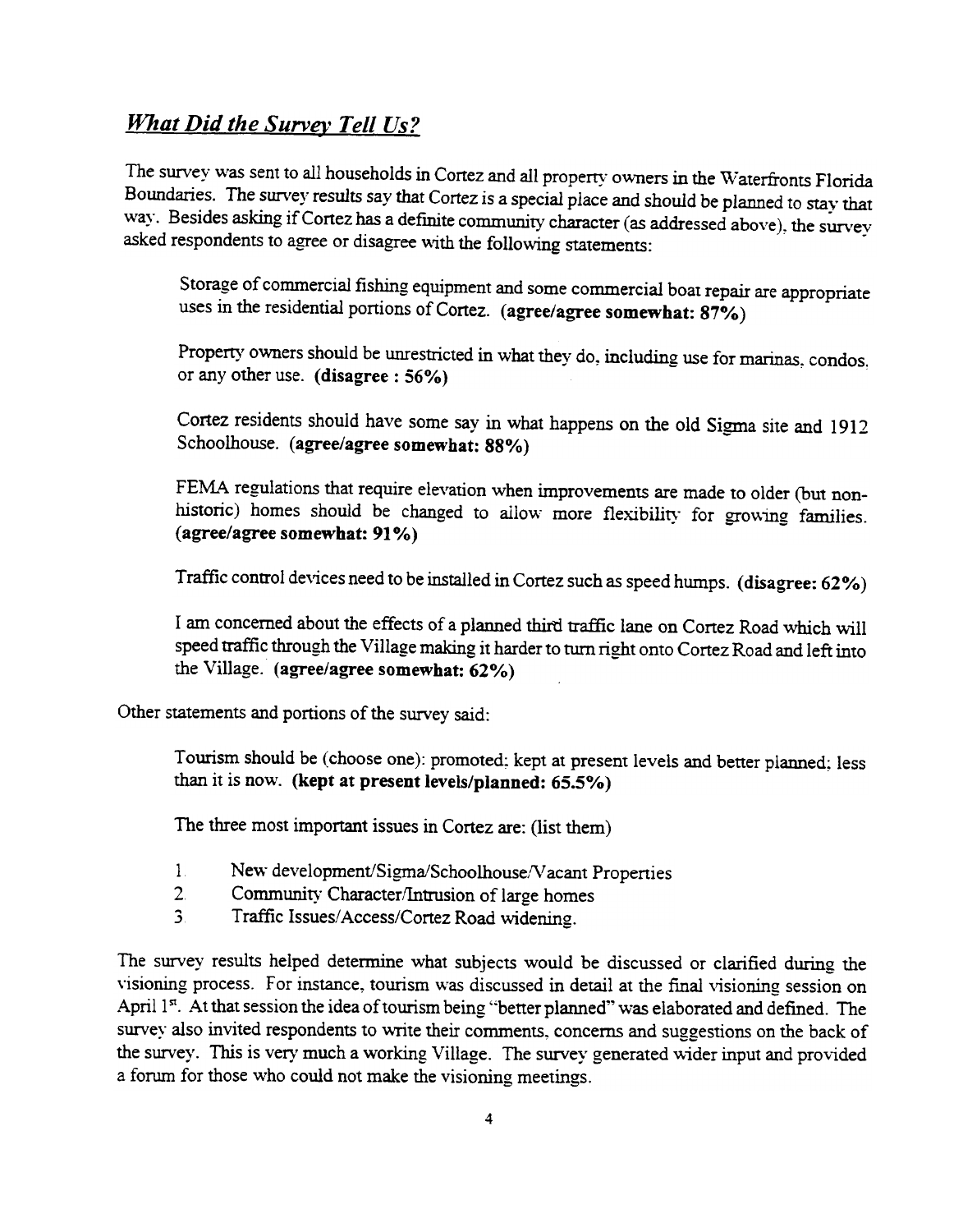## **Goals For Cortez as Identified in the Visioning Sessions and Survey**

The goals for Cortez were developed with input from all visioning sessions plus the vision survey. Goals were ranked by importance through use of survey responses and input at the March 16, 2000 visioning session with the CWFC and local residents. The number one goal identified in this vision plan is to maintain village character through control of building size, setbacks and elevation requirements. This plan categorizes goals and strategies by the ability to easily identify actions that can be taken to implement those strategies. Groupings may not coincide exactly with the goals that were discussed at the visioning sessions, but all goals discussed are included herein and classified as goals, strategies and actions.

The following goals were identified (in order of significance):

- I. Maintain Community Character: Cortezians are very concerned about the effects on the village of large, elevated homes that dwarf other homes in the Village, that either occupy too much of the lot (setbacks too small), are so tall they block light and breezes from neighbors. or loom over the streetscapes. Such large, incompatible homes have a negative impact on the historic character of Conez and encourage gentrification of the community.
	- 1 Strategy: Develop design standards for new homes to ensure that they fit the scale and character of Cortez. Provide guidelines for architects designing the homes, staff reviewing the design and for the Manatee County Historic Preservation Board (HPB) in approving new consttuction and alterations.
		- Action: Apply for grant funds to develop compatibility design standards for Cortez. (This has been done and a grant was awarded by the Florida Department of State, Division of Historical Resources). 1
		- $2.$ Action: Develop design standards with grant funds and/or other sources and then distribute them to local architects, planners and the HPB.
	- Strategy: Develop specific development standards for Cortez to include setbacks, building heights, allowable uses and building size, Present these to the Manatee County Board of County Commissioners (BOCC) for adoption in the Manatee County Land Development Code (LDC).  $\mathcal{P}$ 
		- Action: Use the vision plan to develop a special overlay district and specific use standards for Cortez. This district will allow fishing-related activities such as storage of fishing boats, crab traps and other fishing equipment in front yards as an acceptable and historic use in Cortez. 1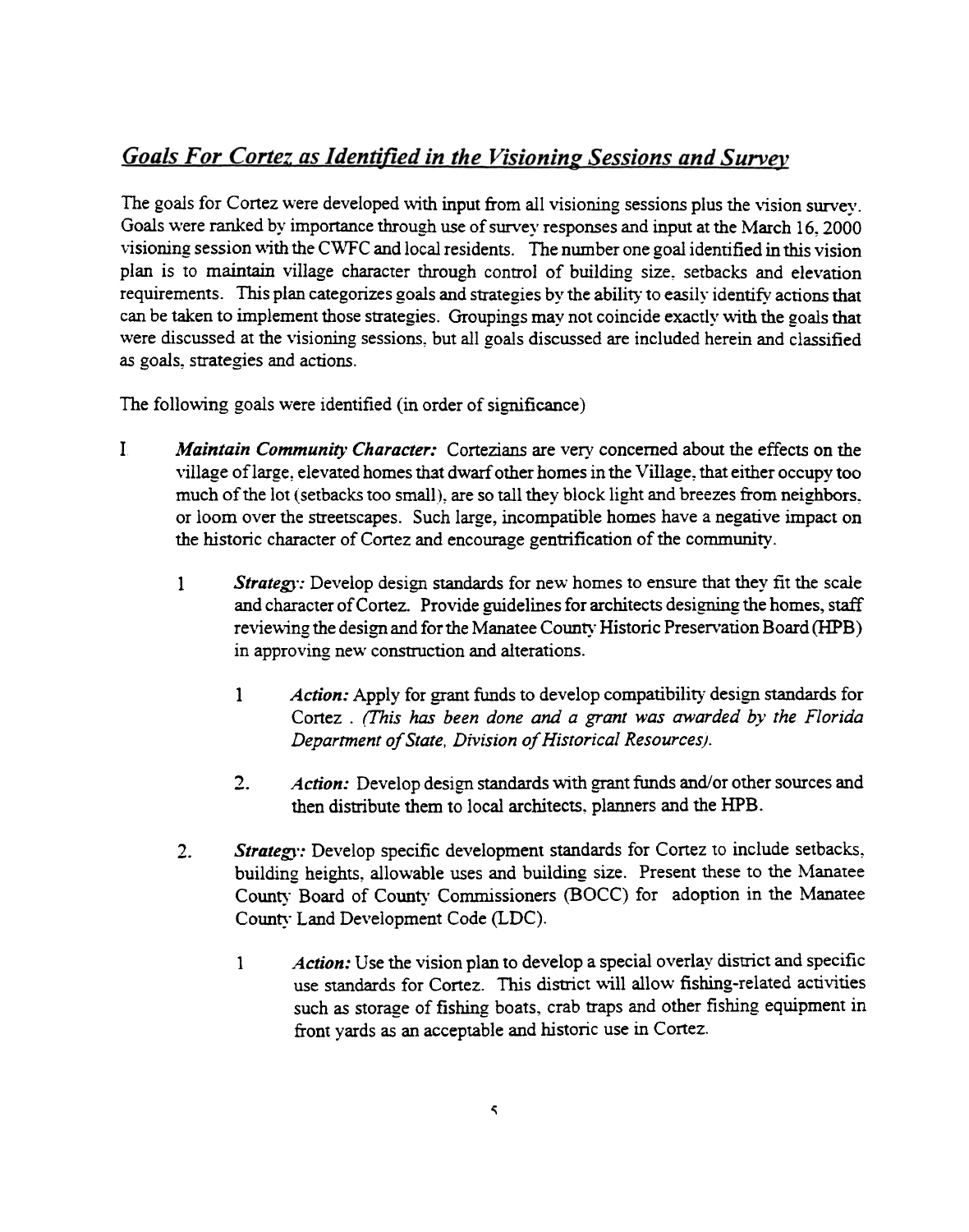- 2 Action: Use the design standards as a template to develop and adopt special building standards for Cortez. These standards will recognize that certain areas of historic homes have smaller setbacks and that these setbacks should be preserved to allow for additions to accommodate expanding families.
- 3. Action: Negotiate with the Federal Emergency Management Agency (FEMA) to develop and adopt special elevation standards for Cortez. Standards to propose include: not imposing the "50% rule" on noncontributing structures that are working to restore historical significance or for limited expansion of non-contributing, pre-FIRM homes; and reduced elevations for new construction so that new homes will better conform to the character of existing homes and to preserve the circulation of Bay breezes and light, open spaces.
- ... Strategy: Develop special standards and procedures for historic homes and properties in Cortez for presentation to the BOCC.
	- 1 Action: Work with the County to amend the LDC to eliminate the need for an elevation variance for contributing structures in Cortez (LDC Section 718.10.1).
	- $2.$ Action: Explore the possibility of setting up a revolving fund for historic<br>homes to pay for restantion (maintanance of historic factor) homes to pay tor restoration/'maintenance of historic features when repairs are made.
	- 3. Action: Prepare Ordinance allowing tax breaks for historic homes consistent with Chapter 193.505, Florida Statutes, development of an implementation process, and adoption by the BOCC.
	- 4. Action: Work with the Cortez Waterfronts Florida Committee (CWFC), the BOCC and other agencies to develop incentives for keeping and restoring historic materials on Cortez homes and other structures.
- II Prevent Incompatible Development on Vacant Properties: The type, design, traffic impacts and uses that will be allowed on vacant properties in Cortez is a major concern. Vision survey results indicate that development of vacant lots is the number two concern of Cortezians, just after large homes.
	- 1 Strategy: Provide clear guidelines to developers of the old Sigma property about what Cortezians want on the site based on the recommendations of the participants at two vision sessions that dealt with the site on March  $16<sup>th</sup>$  and April 1<sup>st</sup>, 2000.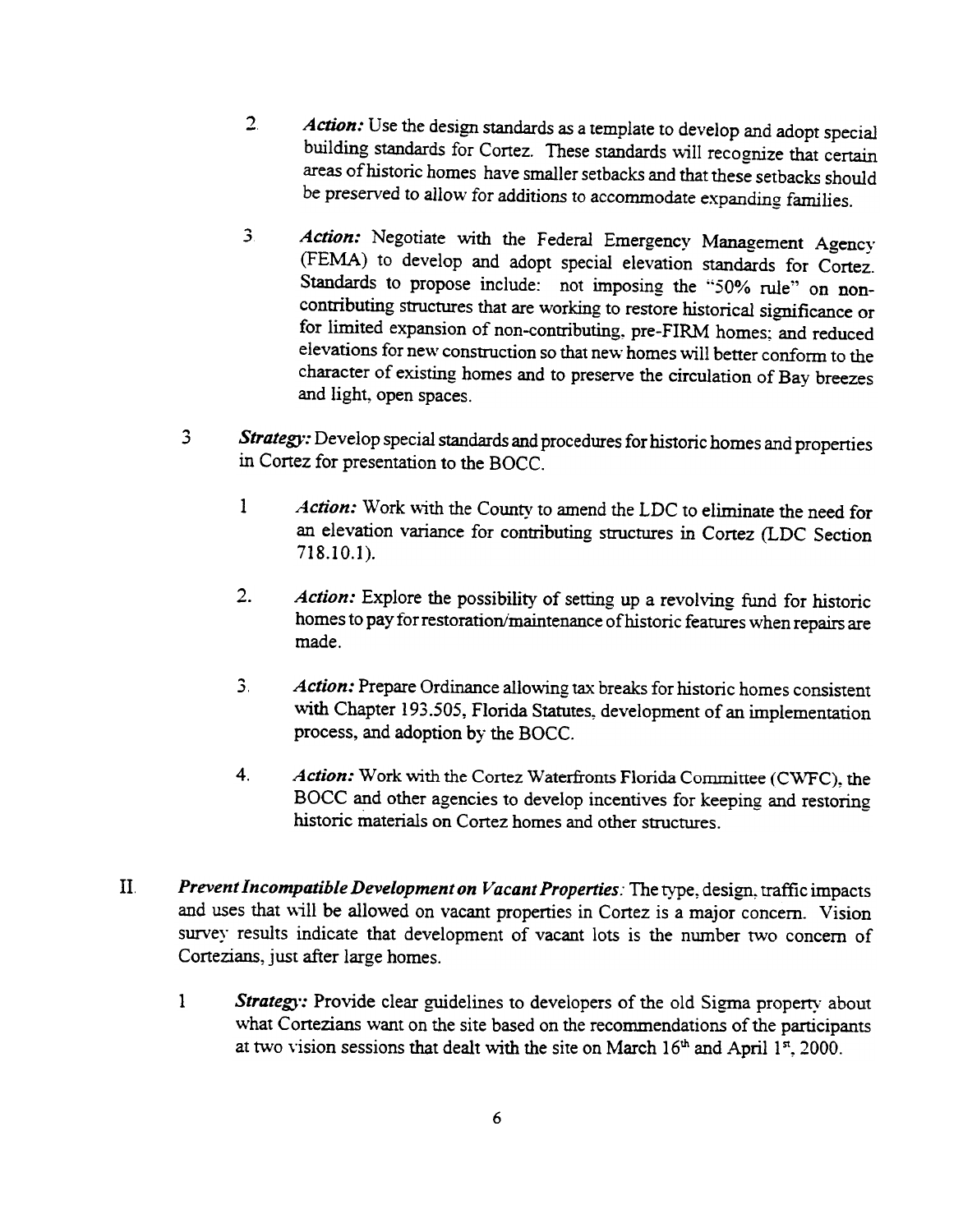- 1 Action: Discuss community concerns at the scheduled pre-application meeting and request that plans be presented to the Cortez community. Concerns agreed upon by the community include:
	- a. Compatible uses.

Commercial fish houses Boat building/repair Aeroration/shellfish aquiculrure Small marina Small, at grade cottage, set back from the water Limited dry storage with building height no higher than a typical two story building.

b. Incompatible uses.

Tourist destination businesses Condominiums or resort cottages villas Large dry storage facilities Privacy fencing that blocks views or mars open space look Anything that generates unacceptable levels of vehicular traffic.

c. Like to see on the site

Any marina developed should be eligible for participation in the 'Clean Marina' program.

Any marina should be small in scale and limited in the amount of external people and traffic that are drawn to the site.

Levels of activities at the site should be steady rather than having peak times which would impact the neighbors.

Dredging should only be done to support current levels and types of boats, not deep water dredging.

Activity should be focused on weekdays, not on weekends.

No activity should increase levels of pollution in Sarasota Bay.

Existing residential access along  $121<sup>st</sup>$  St. should be maintained.

No offsite parking should be allowed nor should activities on site attract more vehicular traffic than can be parked on the site itself.

Small boat repair facility that will serve local fishing boats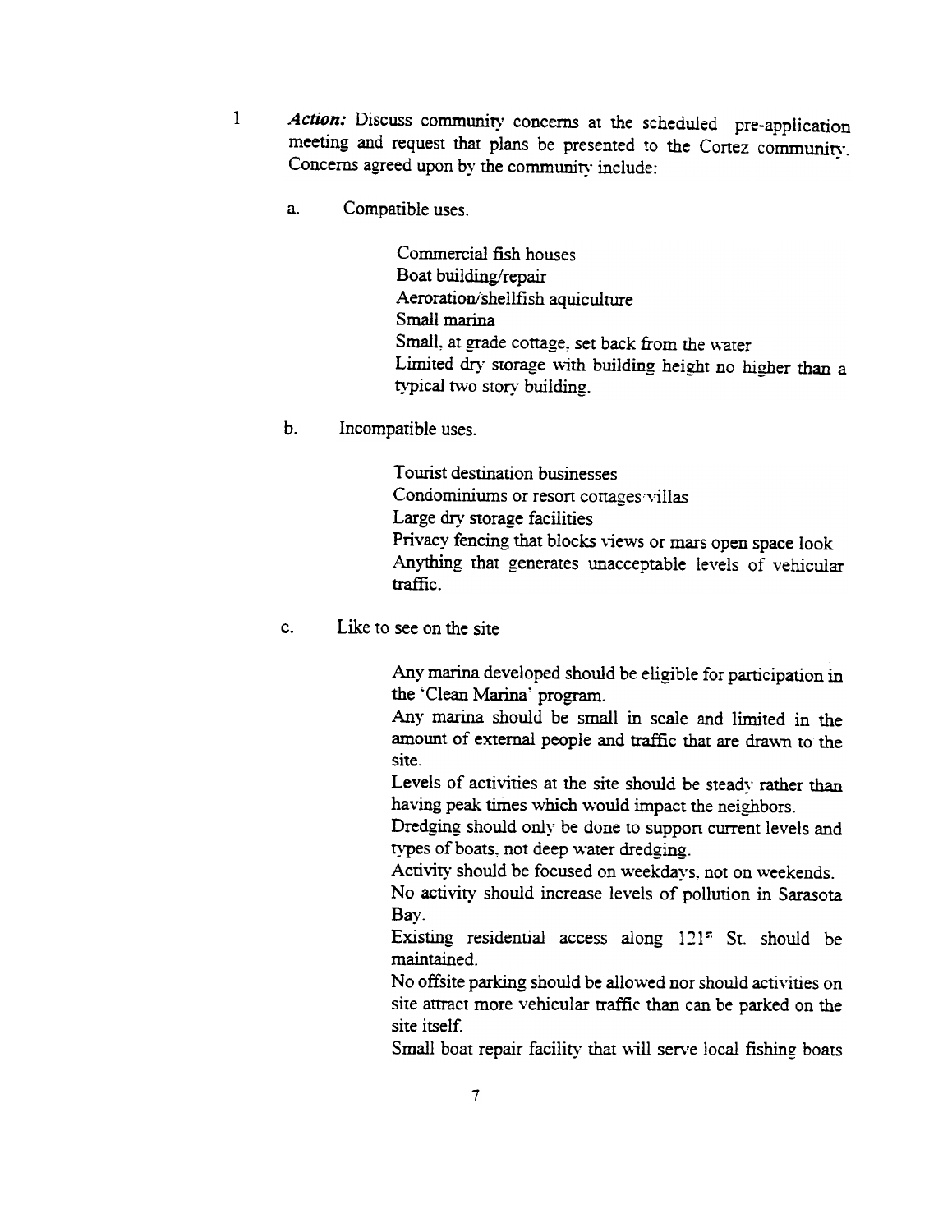and that is geared towards boats arriving from the water, not boats trucked in over the streets.

Dry storage that is sensitively placed (including location, height and orientation) that avoids conflicts with the adjacent properties views and open space and that fits into the neighborhood.

All uses on site should be water dependent. i.e.. focused on the water, not the land.

The physical scale of any project should be supportive of and compatible with the existing Cortez community.

d. Not wanted on the site

Existing residential access along  $121<sup>s</sup>$  St. should not be through parking lots.

No offsite parking.

No parasail or jet ski rentals on site.

No boat repair facilities that depend on boats being trucked in over Cortez streets.

No public address system on the site.

No huge buildings and design that is insensitive to the neighborhood like the Bradenton Beach Marina.

No resort residential on the site.

No homes or buildings sitting right on the water. Structures should be set back.

Hours of operation should be set which respect the residential character of the neighborhood.

- Action: Continue to monitor the development requests and approvals on the Sigma property for compatibility with the Conez vision plan. 2.
- $B<sub>1</sub>$ Strategy: Monitor and provide input on the County renovation/reuse of the  $1912$ Schoolhouse.
	- Action: Continue to monitor and work with the County to provide input and ideas on the renovation/reuse plan for the 1912 Schoolhouse. 1.
	- Action: Waterfronts Florida and FISH work together to develop a plan and funding to put outdoor, handicap accessible bathrooms on the Schoolhouse site within a reasonable amount of time. 2.
	- Action: Invite the project manager(s) for the 1912 Schoolhouse to CWFC meetings on a regular basis for updates on plans and progress. ., ;).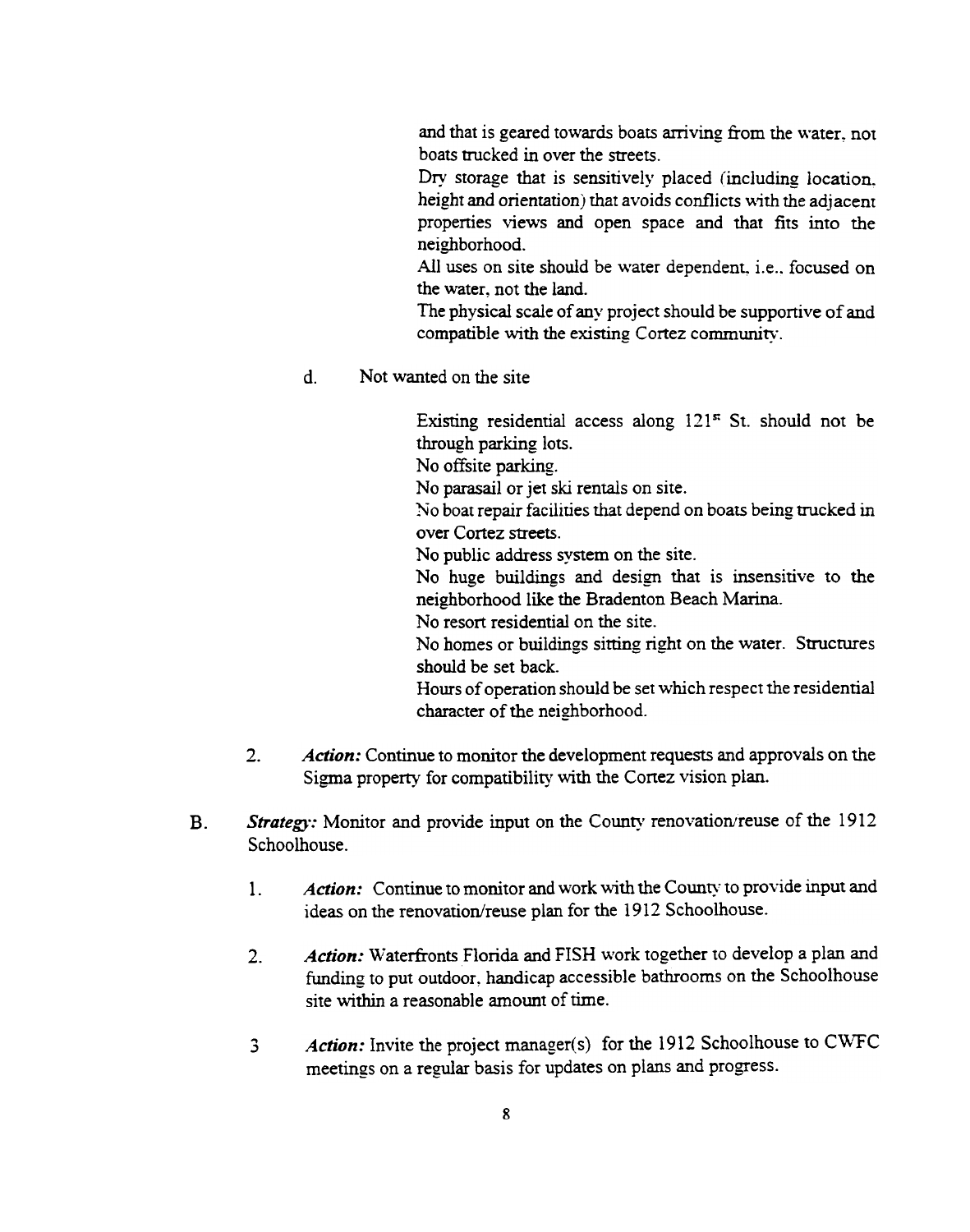C. Strategy: Expand the Cortez Vision Plan to include input and recommendations for other vacant lands either in Cortez or \\"hich directl:" effect Cortez.

> Action: Develop a subcommittee to study, take input and discuss the north and south sides of Cortez Road to ensure that any new development of vacant lands or any redevelopment of land will enhance the Village, rather than negatively impact the Village.

2. Action: Take a pro-active approach to the development or redevelopment of other vacant lands in Cortez at a later date through subcommittee input.

## III Control traffic in Cortez to maintain the safety of our children and other pedestrians and to provide safe and efficient movement along Cortez Road through the Village.

Strategy: Work with local County agencies to control traffic inside the Village.  $A<sub>1</sub>$ 

> Action: Work with the Manatee County Transportation Department to install a stop sign on 45<sup>th</sup> Avenue West somewhere between  $123<sup>nd</sup>$  Street West and 124<sup>th</sup> Street West.

- 2. Action: Work with the Community Traffic Safety Team and the Manatee County Sheriff's Department to request more citations in Cortez for those who ignore speed limits and traffic signs.
- B. Strategy: Work with the Florida Department of Transportation (FDOT) to ensure that traffic controls and signage on Cortez Road meet the needs of Conezians entering and exiting the south side of Conez.
	- 1 Action: Contact FDOT about the plans for a third lane on Cortez Road to ensure that local residents have input into design that is sensitive to the pedestrian traffic on the road and to cars exiting Conez.
	- 2. Action: Contact FDOT about striping and signage to keep the access to Cortez Road from the south side of 119<sup>th</sup> Street West open when the light at 119<sup>th</sup> Street is red.

#### IV Maintain commercial fishing to protect the waterfront from incompatible development and to maintain the historic fishing culture of Cortez.

Strategy: Educate the general public about the economic benefits, lifestyles, and  $A<sub>1</sub>$ environmental effects of commercial fishing through establishment of a Commercial Fishing Subcommittee.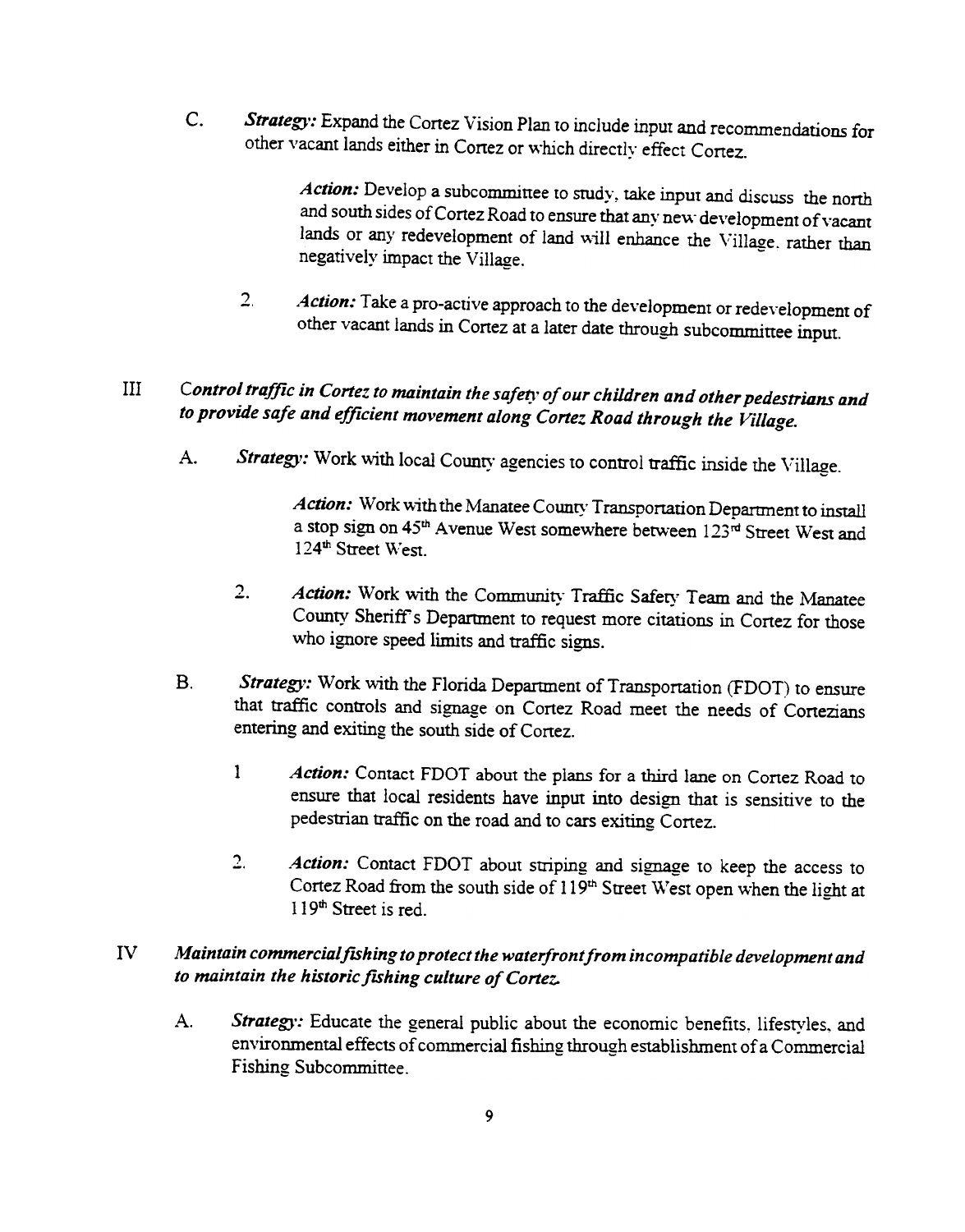- 1 Action: Work with the Florida Department of Agriculture and Natural Resources, Marine Fisheries Division to write, produce and promote commercial fishing public senrice announcements. (The Commercial Fishing Promotion Subcommittee has been formed and has met with Fla.  $Ag \& NR$ to coordinate  $PSAs.$ )
- 2. Action: Coordinate with other commercial fishing areas both inside and outside of the Waterfronts Florida program to push for statewide airing of PSAs.
- $3<sup>7</sup>$ Action: Provide input and ideas on commercial fishing brochures to be published by Fla. Ag. & NR.
- B. Strategy: Retain the IL Future Land Use Categories and LM zoning on waterfront properties and discourage any new residential development of the waterfront.

Action: Provide recommendations to County reviewers when property owners apply for future land use map amendments or rezoning of waterfront properties using this document for consistenc)'.

- C. Strategy: Support dredging and submerged land lease fee agreements that benefit existing commercial fish houses.
	- 1 Action: Write a letter to the West Coast Inland Navigation District supporting a dredging program to improve access to the Cortez Bait and Seafood site. (Letter has been written and sent to  $WCIND$ .)
	- Action: Continue to monitor the submerged lands lease problem and send support letters if requested or needed. 2.

#### v Get drainage problems and backups resolved and improve drainage in Cortez.

- Strategy: Work with the Manatee County Transportation Department to repair or clean problem drainage conveyances. A
	- Action: Solicit more input on use of the map in the Waterfronts Florida office to identify all drainage problems in Cortez including blocked ditches, broken or silted pipes, collapsed pipes or gutters and blocked outfalls. Problem areas identified at vision sessions so far include: 1

Cortez road draining onto property at the corner of  $119<sup>th</sup>$  St. W. Mangroves blocking the ditch by the southwest end of the 1912 Schoolhouse property.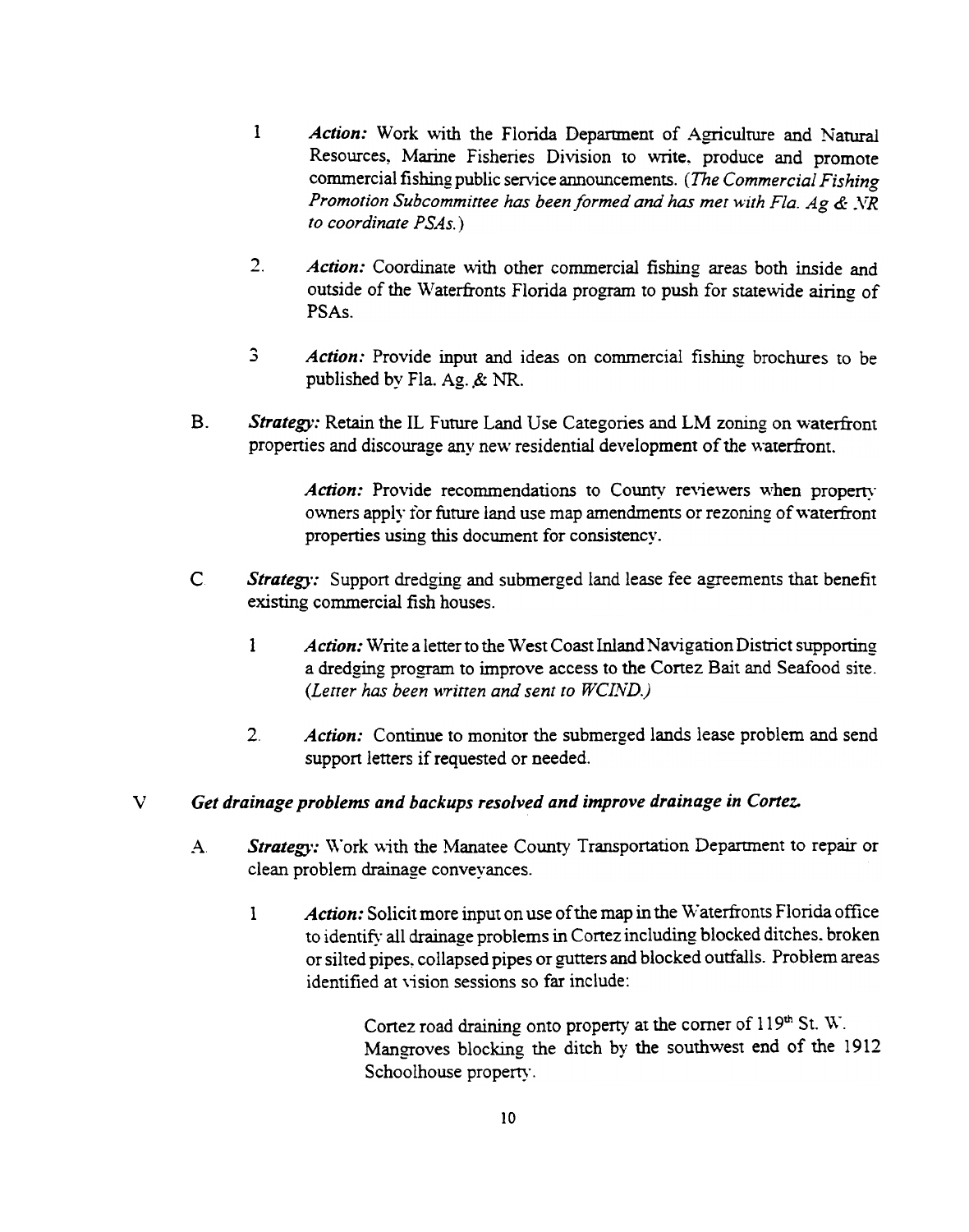Collapsed storm drains at the end of 123<sup>rc</sup> St. W. Need for stormwater treatment to prevent pollution of Sarasota Bay. Need for discussion of stormwater runoff when discussing any added pavement on Cortez Road.

- Action: Use completed map and put together temporary subcommittee to  $2.$ show Transportation Dept. representatives where the problems lie and to discuss options for remedies.
- $B<sub>1</sub>$ Strategy: Work to decrease additional impervious surface in Cortez.

Action: Consider the effects of maximum lot coverages on drainage of adjacent properties when developing design standards for construction in new lots.

Action: Include requirements for pervious parking and construction  $2.$ techniques in any LDC revisions that give special standards for Cortez.

#### $\mathbf{V}$ Tourism should be contained at present levels and better planned.

- Strategy: Allow "passive" attraction of tourists and discourage "active" tourism.  $A<sub>1</sub>$ 
	- $1.$ Action: Discourage use of the Cortez waterfront (except for areas adjacent to Cortez Road) for parasail, charter boas or other active tourist destinations.
	- $2.$ Action: When the 1912 Schoolhouse is developed, encourage visitors to leave cars in the parking lot at the Schoolhouse if they wish to tour the rest of Cortez to reduce traffic on residential streets.

#### VII Other Issues that are important in Cortez include: Reconstruction of the Miller/Few dock; Burtons Store removal; retention of existing structures; and renovation of the Old Fire House.

- $\mathbf{A}$ . Strategy: Use the Miller/Few dock and net camp as a community access to Sarasota Bay, for launching canoes and for passive recreational use.
	- $\mathbf{1}$ Action: Form a subcommittee to put together an application for funding of reconstruction. (Grant funding was approved by the WCIND for the County to begin dock reconstruction in October, 2000)